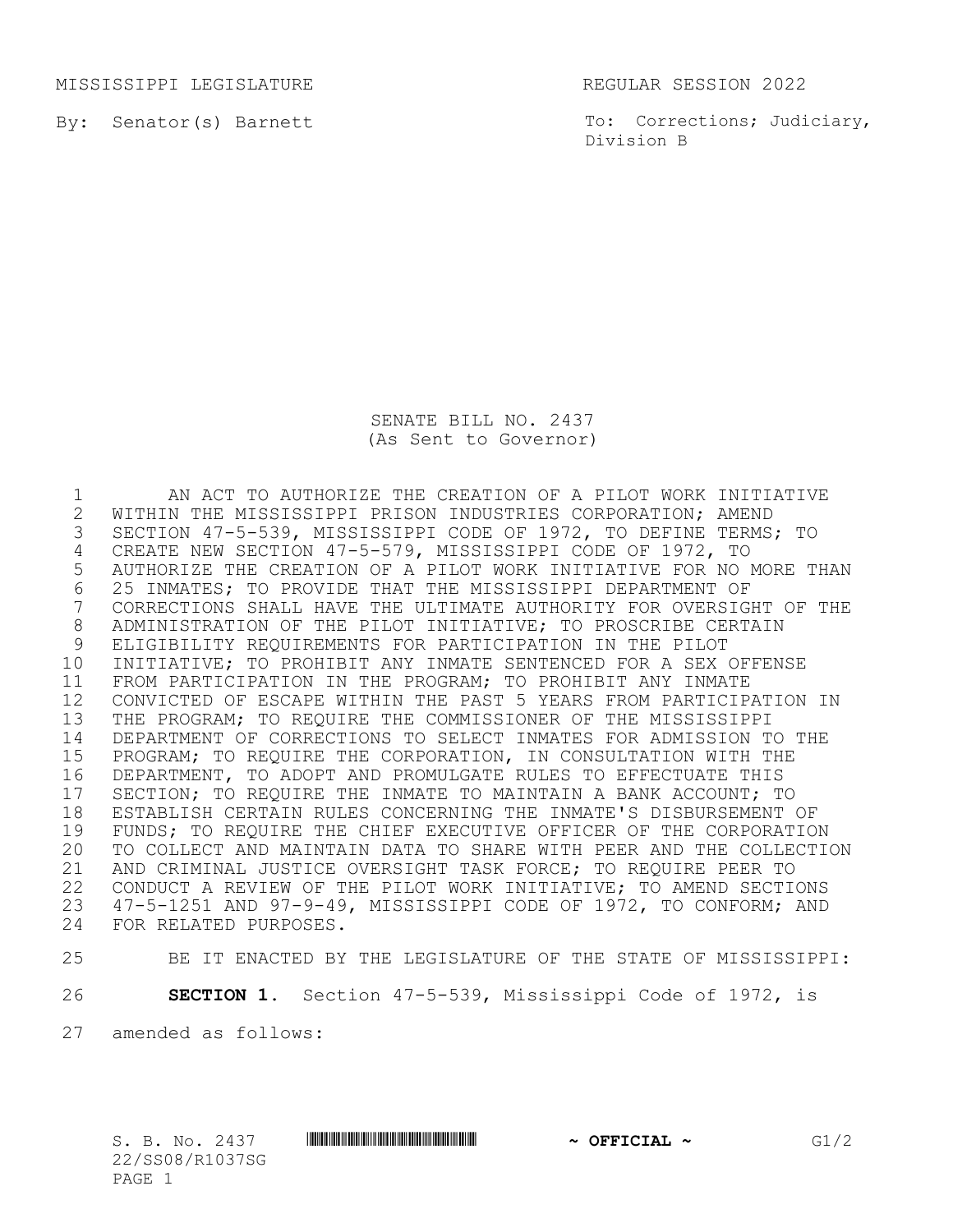47-5-539. For the purposes of Sections 47-5-531 through 47-5-575, the following terms shall have the following **\* \* \*** meaning unless the context shall provide otherwise: (a) "Chief executive officer" means the chief executive officer of the corporation established under this chapter. ( **\* \* \***b) "Corporation" means the private nonprofit corporation which is required to be organized and formed to carry out the provisions of Sections 47-5-531 through 47-5-575 regarding prison industries. ( **\* \* \***c) "Department" means the State Department of Corrections. ( **\* \* \***d) "Inmate" means any person incarcerated within any state correctional facility. ( **\* \* \***e) "Prison industry program" means any program which is considered to be a part of any prison industry in this state. ( **\* \* \***f) "Prison agricultural enterprises" means all agricultural endeavors as defined in Section 47-5-353. (g) "Work Initiative" or "initiative" means the program authorized in Section 47-5-579. **SECTION 2.** The following shall be codified as Section 47-5-579, Mississippi Code of 1972: 47-5-579. (1) (a) The corporation is authorized to create a Pilot Work Initiative at the Central Mississippi Correctional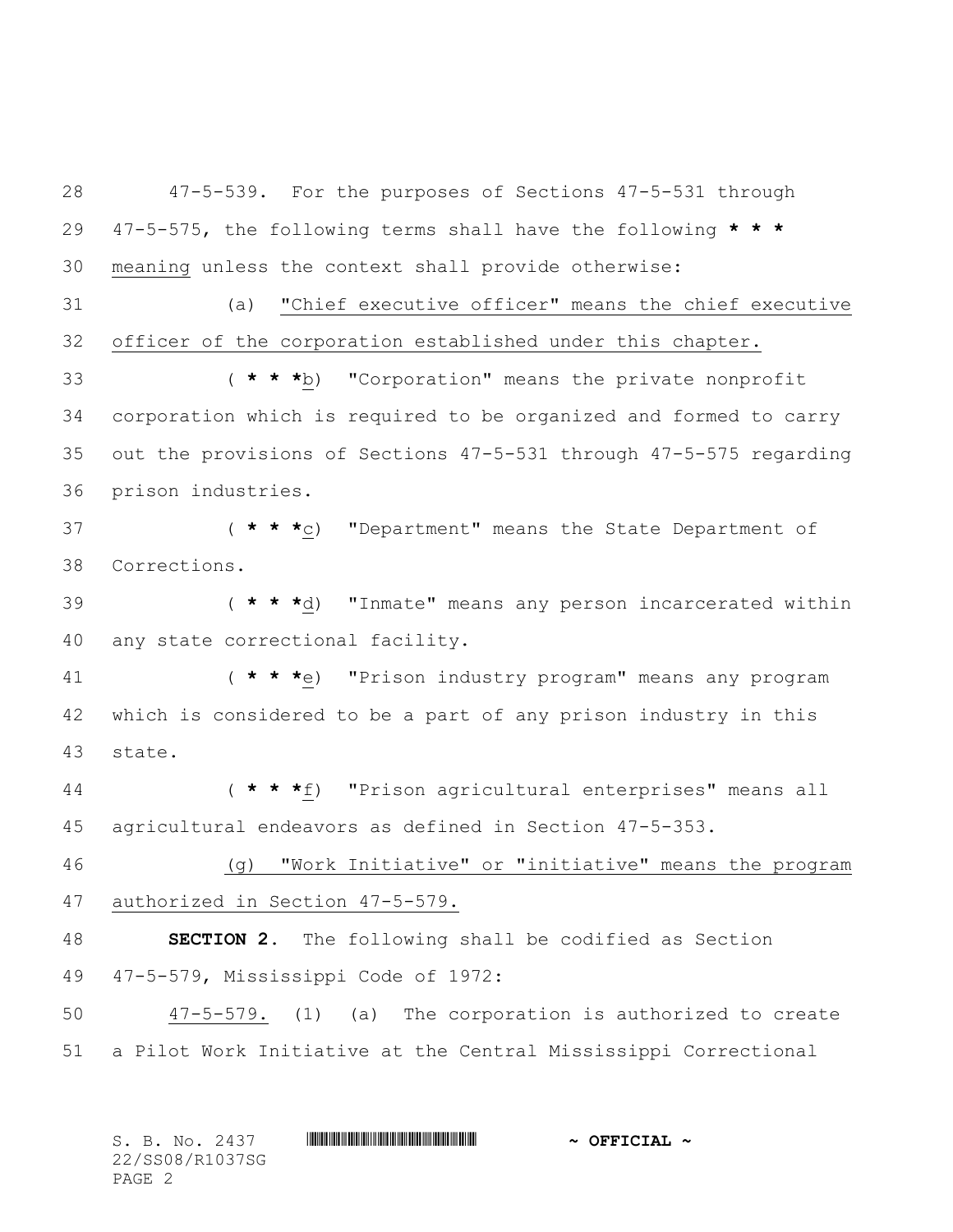S. B. No. 2437 \*SS08/R1037SG\* **~ OFFICIAL ~** 22/SS08/R1037SG Facility. The initiative shall be limited to no more than twenty-five (25) inmates in the program at any given time. (b) The department shall: (i) Have the ultimate authority for oversight of the administration of the initiative; (ii) Delegate the administration of the initiative to the corporation; and (iii) Oversee the selection of inmates for admission to the initiative. (2) (a) An inmate is eligible for participation in the initiative if the inmate has: (i) No more than two (2) years remaining on the inmate's sentence; (ii) Not been convicted under Section 97-9-49 within the last five (5) years; and (iii) Not been sentenced for a sex offense as defined in Section 45-33-23(h). (b) Any inmate that meets the eligibility requirements of paragraph (a) may request assignment to the work initiative established under this section. (3) (a) The commissioner shall select inmates for admission to the program. (b) An inmate currently participating in vocational training or a soft skills training program with the department shall have priority in admission to the program.

PAGE 3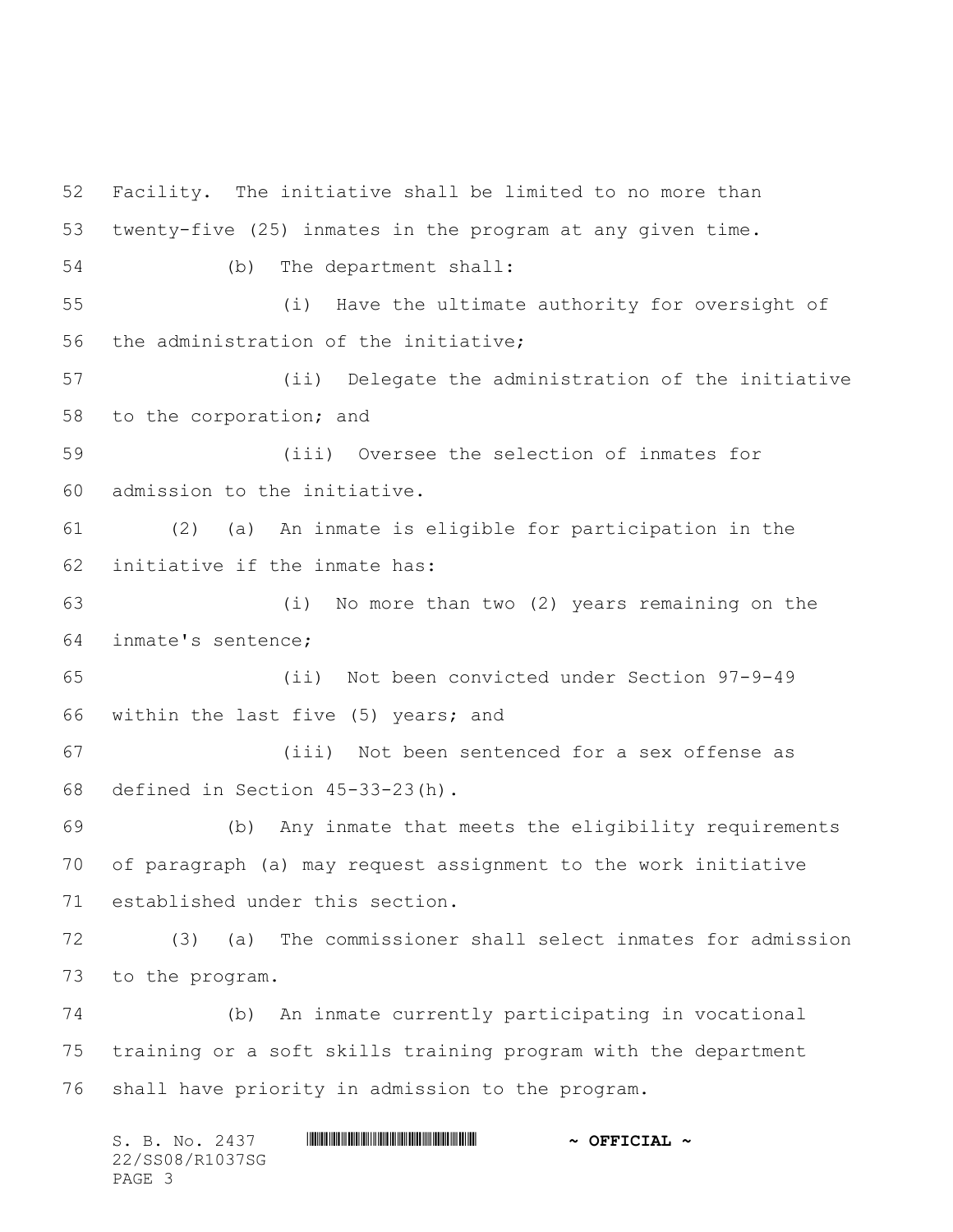(4) (a) The chief executive officer may authorize the inmate to participate in educational or other rehabilitative programs designed to supplement his work initiative employment or to prepare the person for successful reentry.

 (b) Before accepting any participants to the program, 82 the corporation, in consultation with the department, shall adopt and publish rules and regulations to effectuate this section no later than six (6) months after the effective date of this section. These rules and regulations shall include all protection requirements for work release programs established pursuant to Sections 47-5-451 through 47-5-471. Participating employers shall pay no less than the prevailing wage for the position and shall under no circumstance pay less than the federal minimum wage.

 (5) Any inmate assigned to the initiative who, without proper authority or just cause, leaves the area to which he has been assigned to work or attend educational or other rehabilitative programs, or leaves the vehicle or route of travel involved in his or her going to or returning from such place, will be guilty of escape as provided in Section 97-9-49. An offender who is convicted under Section 97-9-49 shall be ineligible for further participation in the work initiative during his or her current term of confinement.

 (6) (a) The inmate shall maintain an account through a local financial institution and shall provide a copy of a check stub to the chief executive officer.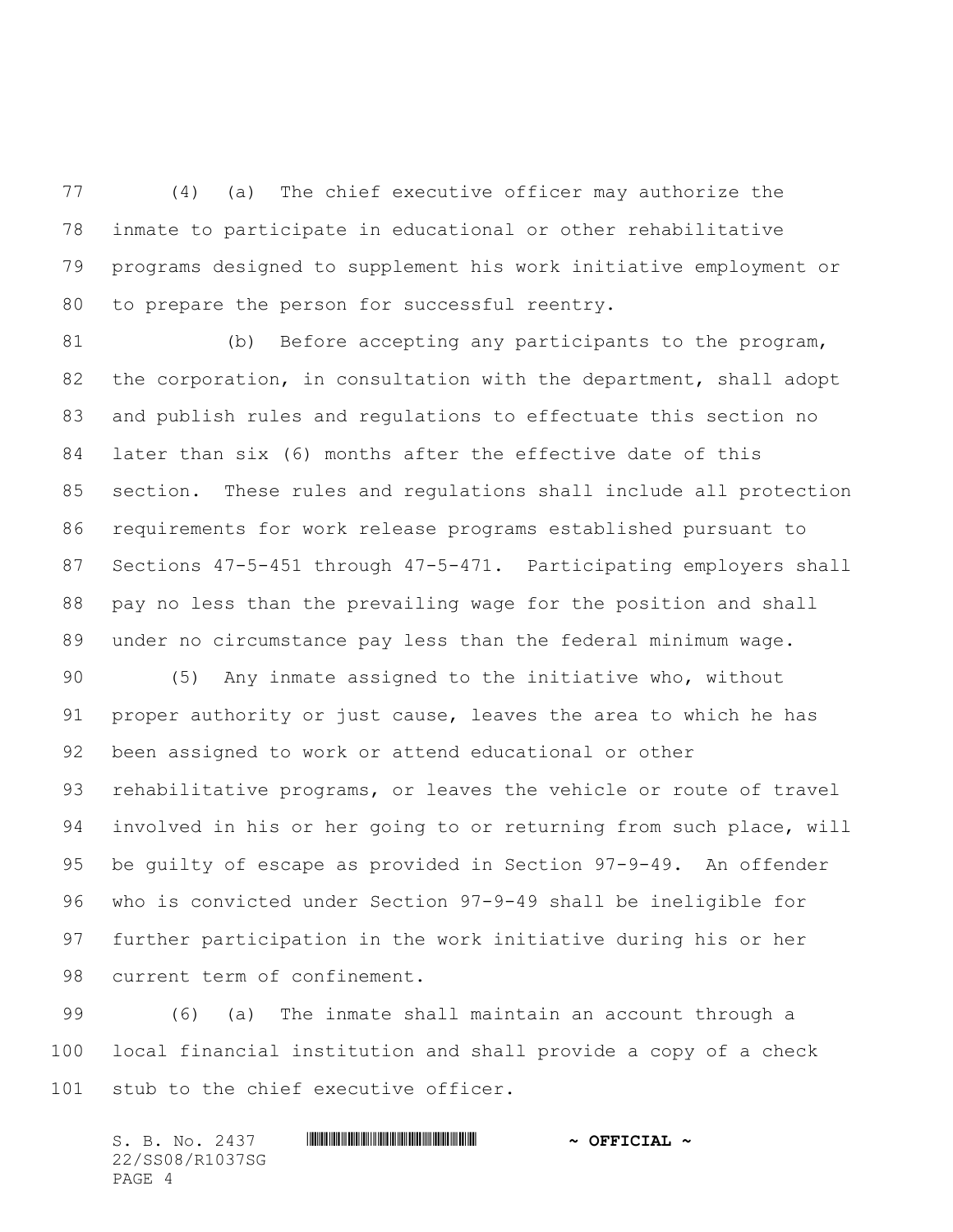(b) The inmate shall be required:

 (i) To pay twenty-five percent (25%) of the inmate's wages after mandatory deductions for the following purposes:

106 1. To pay support of dependents or to the Mississippi Department of Human Services on behalf of dependents as may be ordered by a judge of competent jurisdiction; and 109 2. To pay any fines, restitution, or costs as ordered by the court to include any fines and fees associated with obtaining a valid driver's license upon release.

 (ii) To pay ten percent (10%) of the inmate's wages to the corporation for administrative expenses to include transportation costs.

 (iii) To save fifty percent (50%) of the inmate's wages in the account required under paragraph (a) of this subsection. Monies under this sub-item shall be made available to the inmate upon parole or release.

 (c) The inmate shall have access to the remaining fifteen percent (15%) of the monies in the inmate's account to purchase incidental expenses.

 (7) The chief executive officer of the corporation shall collect and maintain data which shall be shared semiannually with the Joint Legislative Committee on Performance Evaluation and Expenditure Review (PEER) and the Corrections and Criminal Justice Oversight Task Force in sortable electronic format. The first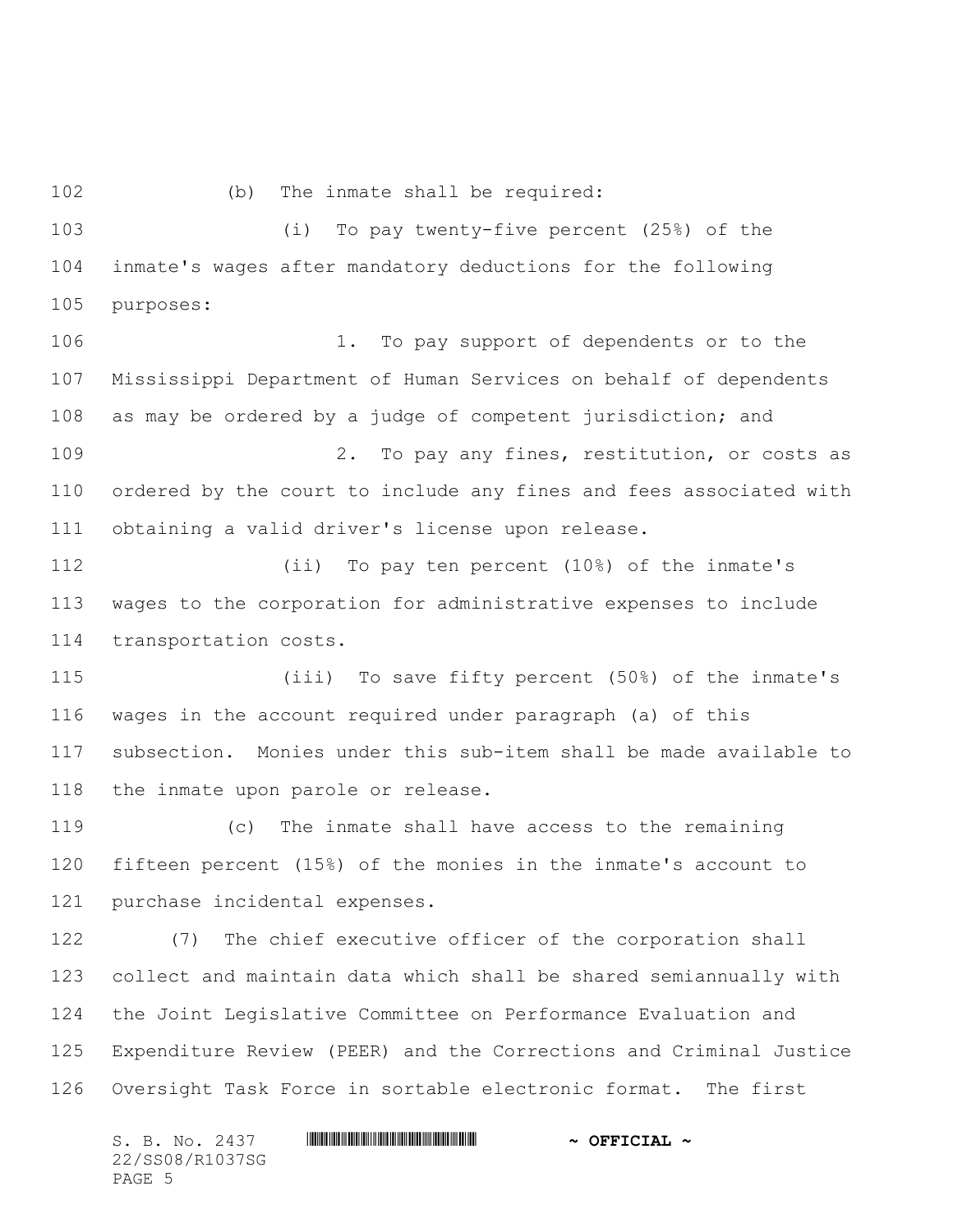report shall be made on January 15, 2023, and in six-month intervals thereafter unless PEER establishes a different schedule. The data shall include: (a) Total number of participants at the beginning of 131 each month by race, gender, and offenses charged; (b) Total number of participants at the end of each 133 month by race, gender, and offenses charged; (c) Total number of participants who began the program 135 in each month by race, gender, and offenses charged; (d) Total number of participants who successfully 137 completed the program in each month by race, gender, and offenses charged; (e) Total number of participants who left the program 140 in each month and reason for leaving by race, gender, and offenses charged; (f) Total number of participants who were arrested for a new criminal offense while in the program in each month by race, 144 gender and offenses charged; (g) Total number of participants who were convicted of a new crime while in the program in each month by race, gender and offenses charged; (h) Total number of participants who completed the program and were convicted of a new crime within three (3) years of completing the program;

S. B. No. 2437 **\*\*\* And a set of the set of the set of the set of set of the set of the set of the set of the set of the set of the set of**  $\sim$  **of**  $\mathbf{F}$  **of**  $\mathbf{F}$ 22/SS08/R1037SG PAGE 6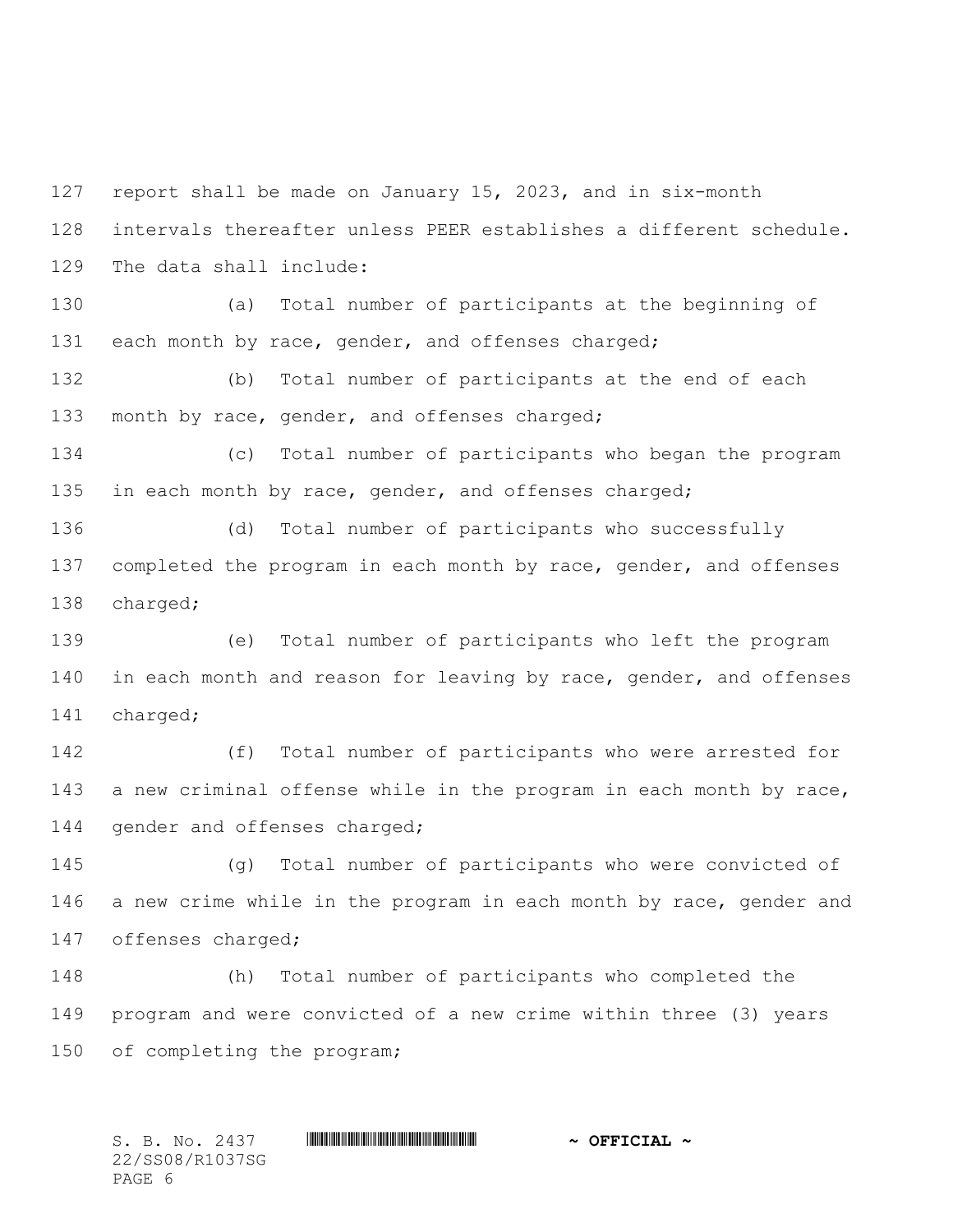(i) Total amount earned by participants and how the earnings were distributed in each month;

 (j) Results of any initial risk and needs assessments conducted on each participant by race, gender, and offenses charged;

 (k) Total list of participating employers; (l) Total list of jobs acquired by participants; (m) Total list the hourly wage paid to each

participant;

 (n) Total accounting of the manner and use of the ten percent (10%) of the wages paid to the corporation by the inmate 162 for administrative expenses;

 (o) Total costs associated with program operations; (p) Total list of participating financial institutions; (q) The number of accounts opened by participants at financial institutions;

167 (r) The average hourly wage earned in the program; and (s) Any other data or information as requested by the task force.

 (8) The Joint Legislative Committee on Performance Evaluation and Expenditure Review (PEER) shall conduct a review of the initiative established under this section and produce a report 173 to the Legislature on their effectiveness by January 1, 2024. The PEER Committee shall seek the assistance of the Corrections and

S. B. No. 2437 **\*\*\* And a set of the set of the set of the set of set of the set of the set of the set of the set of the set of the set of**  $\sim$  **of**  $\mathbf{F}$  **of**  $\mathbf{F}$ 22/SS08/R1037SG PAGE 7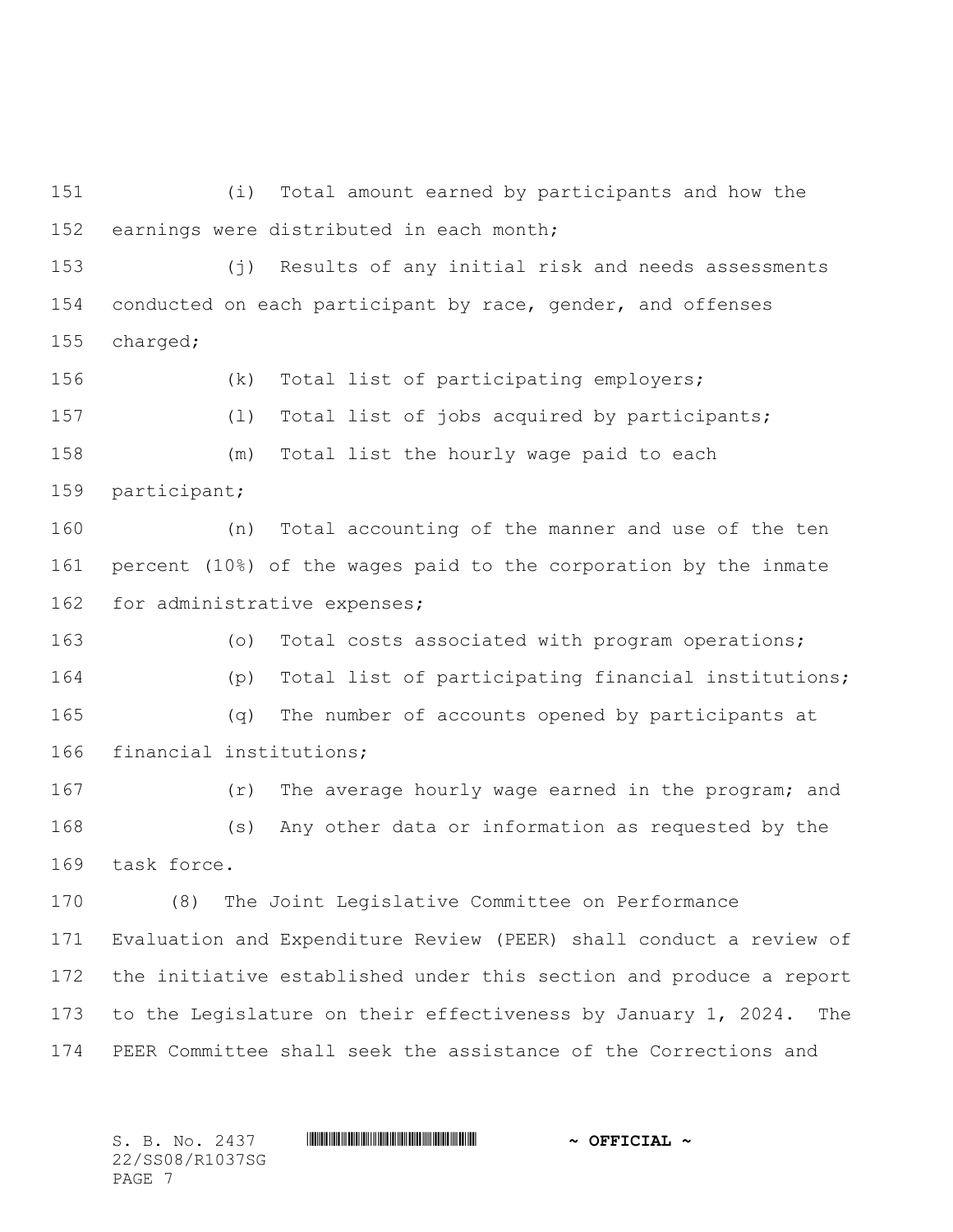Criminal Justice Task Force and may seek assistance from any other criminal justice experts it deems necessary during its review.

 (9) This section shall stand repealed on July 1, 2024. **SECTION 3.** Section 47-5-1251, Mississippi Code of 1972, is amended as follows:

 47-5-1251. (1) There is created the "Prison Industry Enhancement Program," through which the Department of Corrections may contract with the nonprofit corporation organized and formed under the "Mississippi Prison Industries Act of 1990" to employ offenders within the custody of the department or prison industries.

 (2) Except as provided in Section 47-5-579, which is the provision authorizing a Work Initiative, the offenders must be under the supervision of the department at all times while working. The offenders shall be paid, by the entity or entities, wages at a rate which is not less than that paid for similar work in the locality in which the work is performed. The wages may be 192 subject to deductions which shall not, in the aggregate, exceed eighty percent (80%) of gross wages. The deductions shall be limited to the following:

 (a) To pay federal, state and local taxes; (b) To pay reasonable charges for room and board as determined by regulations issued by the Commissioner of Corrections;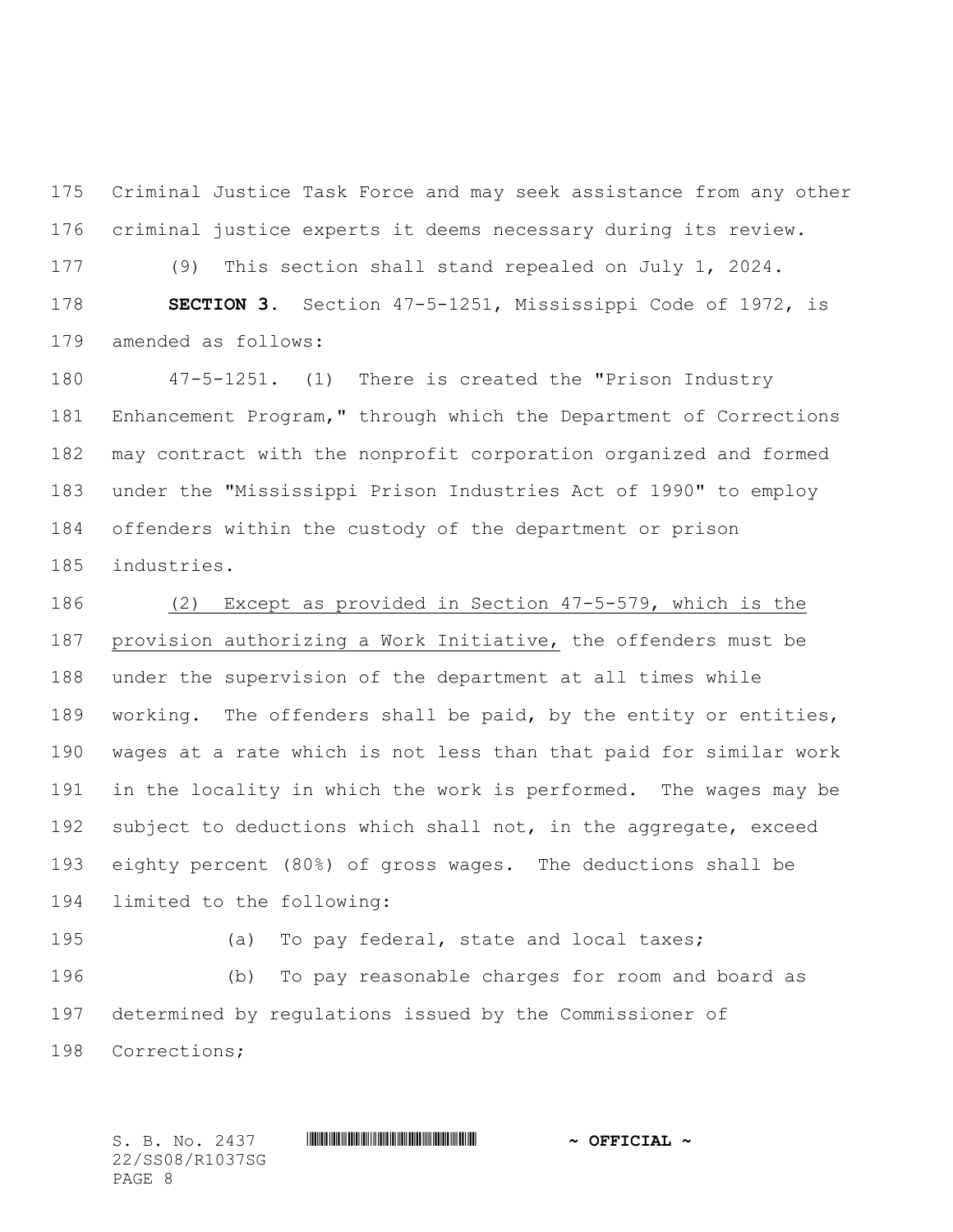(c) To support the offender's family pursuant to state statute, court order or agreement by the offender; and

 (d) To pay contributions equaling not less than five percent (5%) but not more than twenty percent (20%) of the offender's gross wages into the Crime Victims' Compensation Fund as created in Section 99-41-29.

 ( **\* \* \***3) Notwithstanding any other provision of the law to the contrary, the offenders shall not be qualified to receive any payments for unemployment compensation while incarcerated. However, the offenders shall not solely by their status as offenders be deprived of the right to participate in benefits made available by the federal or state government to other individuals 211 on the basis of their employment, such as workers' compensation.

 ( **\* \* \***4) Offenders who participate in the employment must do so voluntarily and must agree in advance to the specific deductions made from gross wages pursuant to this section and to all other financial arrangements or benefits resulting from participation in the employment.

 ( **\* \* \***5) The Department of Corrections shall develop rules and regulations to meet the criteria established by the Bureau of Justice Assistance under the Prison Industry Enhancement Certification Program.

 **SECTION 4.** Section 97-9-49, Mississippi Code of 1972, is amended as follows: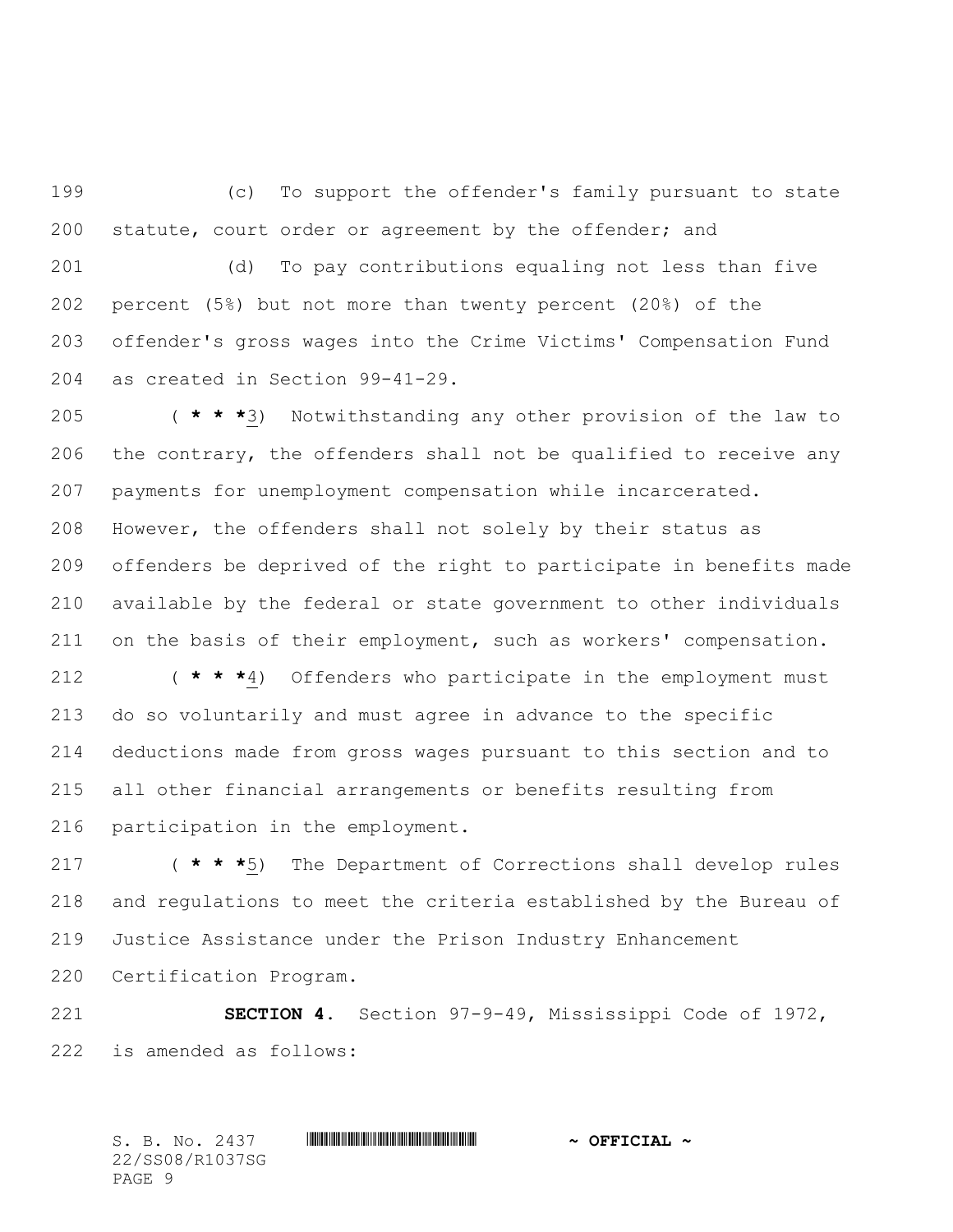97-9-49. (1) (a) Whoever escapes or attempts by force or violence to escape from any jail in which he is confined, or from any custody under or by virtue of any process issued under the laws of the State of Mississippi by any court or judge, or from the custody of a sheriff or other peace officer pursuant to lawful arrest or from the assigned area of a work release program or work initiative, shall, upon conviction, if the confinement or custody is by virtue of an arrest on a charge of felony, or conviction of a felony, be punished by imprisonment in the penitentiary not exceeding five (5) years to commence at the expiration of his former sentence, or, if the confinement or custody is by virtue of an arrest of or charge for or conviction of a misdemeanor, be punished by imprisonment in the county jail not exceeding one (1) year to commence at the expiration of the sentence which the court has imposed or which may be imposed for the crime for which he is charged.

 (b) Whoever escapes or attempts by force or violence to escape from any confinement for contempt of court, shall, upon conviction, be found guilty of a misdemeanor and sentenced to imprisonment not to exceed six (6) months in the county jail.

 (2) Anyone confined in any jail who is entrusted by any authorized person to leave the jail for any purpose and who willfully fails to return to the jail within the stipulated time, or after the accomplishment of the purpose for which he was